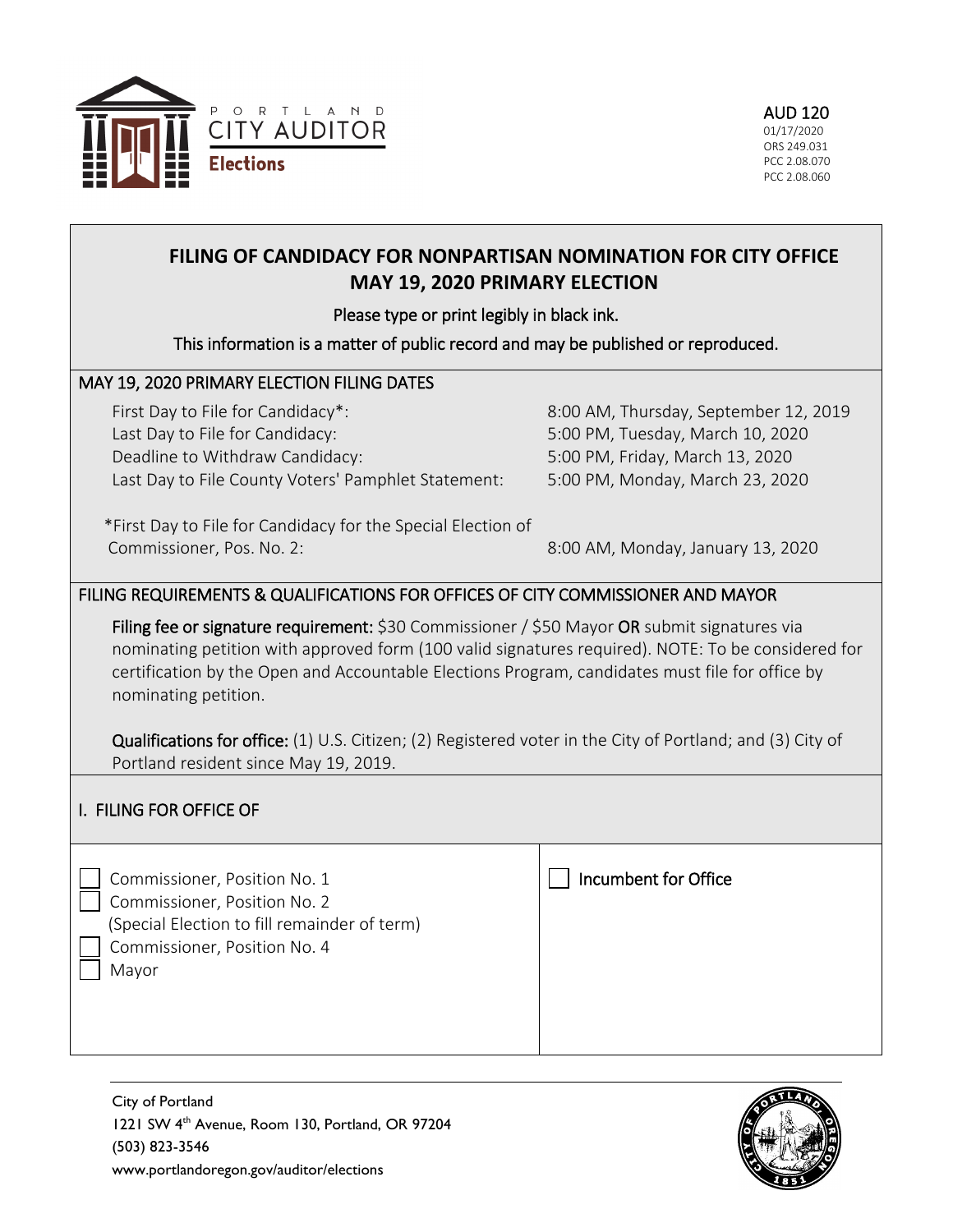| II. CANDIDATE INFORMATION                                                                                                                                                                                                                                                                                                                                                                                                                                                                           |              |                   |                           |                       |  |  |  |  |
|-----------------------------------------------------------------------------------------------------------------------------------------------------------------------------------------------------------------------------------------------------------------------------------------------------------------------------------------------------------------------------------------------------------------------------------------------------------------------------------------------------|--------------|-------------------|---------------------------|-----------------------|--|--|--|--|
| <b>First Name</b>                                                                                                                                                                                                                                                                                                                                                                                                                                                                                   | MI<br>Last   |                   |                           |                       |  |  |  |  |
| Name should appear on ballot as follows (nicknames or shortened versions of names in parenthesis):                                                                                                                                                                                                                                                                                                                                                                                                  |              |                   |                           |                       |  |  |  |  |
| <b>Residential address</b>                                                                                                                                                                                                                                                                                                                                                                                                                                                                          |              |                   |                           |                       |  |  |  |  |
| City                                                                                                                                                                                                                                                                                                                                                                                                                                                                                                | <b>State</b> | Zip code          | County                    |                       |  |  |  |  |
| Mailing Address (for all correspondence)                                                                                                                                                                                                                                                                                                                                                                                                                                                            |              |                   |                           |                       |  |  |  |  |
| City                                                                                                                                                                                                                                                                                                                                                                                                                                                                                                | <b>State</b> | Zip code          |                           |                       |  |  |  |  |
| <b>Home Phone</b>                                                                                                                                                                                                                                                                                                                                                                                                                                                                                   |              | <b>Work Phone</b> |                           | <b>Cellular Phone</b> |  |  |  |  |
| <b>Campaign or Home Email Address</b>                                                                                                                                                                                                                                                                                                                                                                                                                                                               |              |                   | Campaign Phone (optional) |                       |  |  |  |  |
| Campaign Website (optional)                                                                                                                                                                                                                                                                                                                                                                                                                                                                         |              |                   |                           |                       |  |  |  |  |
| III. TYPE OF FILING: Please check one:                                                                                                                                                                                                                                                                                                                                                                                                                                                              |              |                   |                           |                       |  |  |  |  |
| Filing by Declaration of Candidacy (PCC 2.08.070). I am filing this Declaration of Candidacy with the<br>required filing fee (\$30 Commissioner / \$50 Mayor).                                                                                                                                                                                                                                                                                                                                      |              |                   |                           |                       |  |  |  |  |
| Filing by Nomination Petition (PCC 2.08.080). I am filing this Declaration of Candidacy, without a filing<br>fee, by prospective petition, with the proposed signature sheet (form SEL 121).                                                                                                                                                                                                                                                                                                        |              |                   |                           |                       |  |  |  |  |
| I understand that submitting this form and the proposed signature sheet do not represent a<br>complete filing for candidacy. A complete filing for candidacy by nominating petition must be<br>accompanied by petition signature submission form (form SEL 338) and at least 100 valid signatures<br>of Portland registered voters. Completed candidate filings can be submitted beginning on September<br>12 <sup>th</sup> , 2019 per ORS 249.037.<br>Petition circulators will be paid: Yes<br>No |              |                   |                           |                       |  |  |  |  |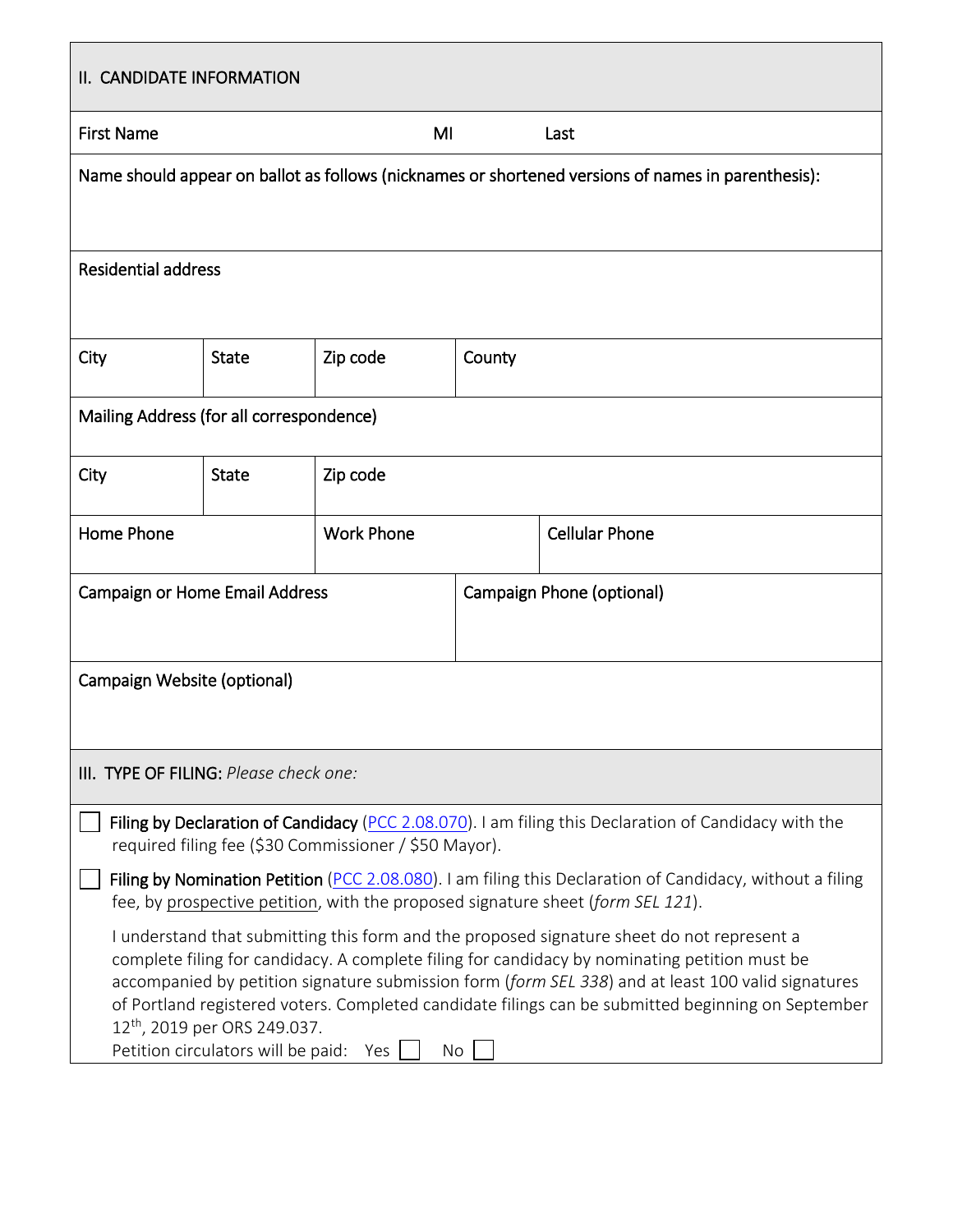|  |  |  |  | IV. REQUIRED INFORMATION (ORS 249.031, PCC 2.08.070 and PCC 2.08.080) |  |
|--|--|--|--|-----------------------------------------------------------------------|--|
|--|--|--|--|-----------------------------------------------------------------------|--|

Occupation (Present employment – paid or unpaid) If no relevant experience, "None" or "N/A" must be entered. If not employed, enter "Not employed".

Occupational Background (Previous employment – paid or unpaid) If no relevant experience, "None" or "N/A" must be entered.

Prior Governmental Experience (elected or appointed) If no relevant experience, "None" or "N/A" must be entered.

Educational Background *(Schools attended). Please use an attachment if needed.*

| <b>Complete Name of School</b> | Last Grade Completed | Diploma/Degree/Certificate  | Course of Study |
|--------------------------------|----------------------|-----------------------------|-----------------|
| (No acronyms)                  |                      | (AA, BA, BS, MA, PhD, etc.) | (optional)      |
|                                |                      |                             |                 |
|                                |                      |                             |                 |
|                                |                      |                             |                 |
|                                |                      |                             |                 |
|                                |                      |                             |                 |
|                                |                      |                             |                 |
|                                |                      |                             |                 |
|                                |                      |                             |                 |
|                                |                      |                             |                 |
|                                |                      |                             |                 |
|                                |                      |                             |                 |
| Other:                         |                      |                             |                 |
|                                |                      |                             |                 |
|                                |                      |                             |                 |